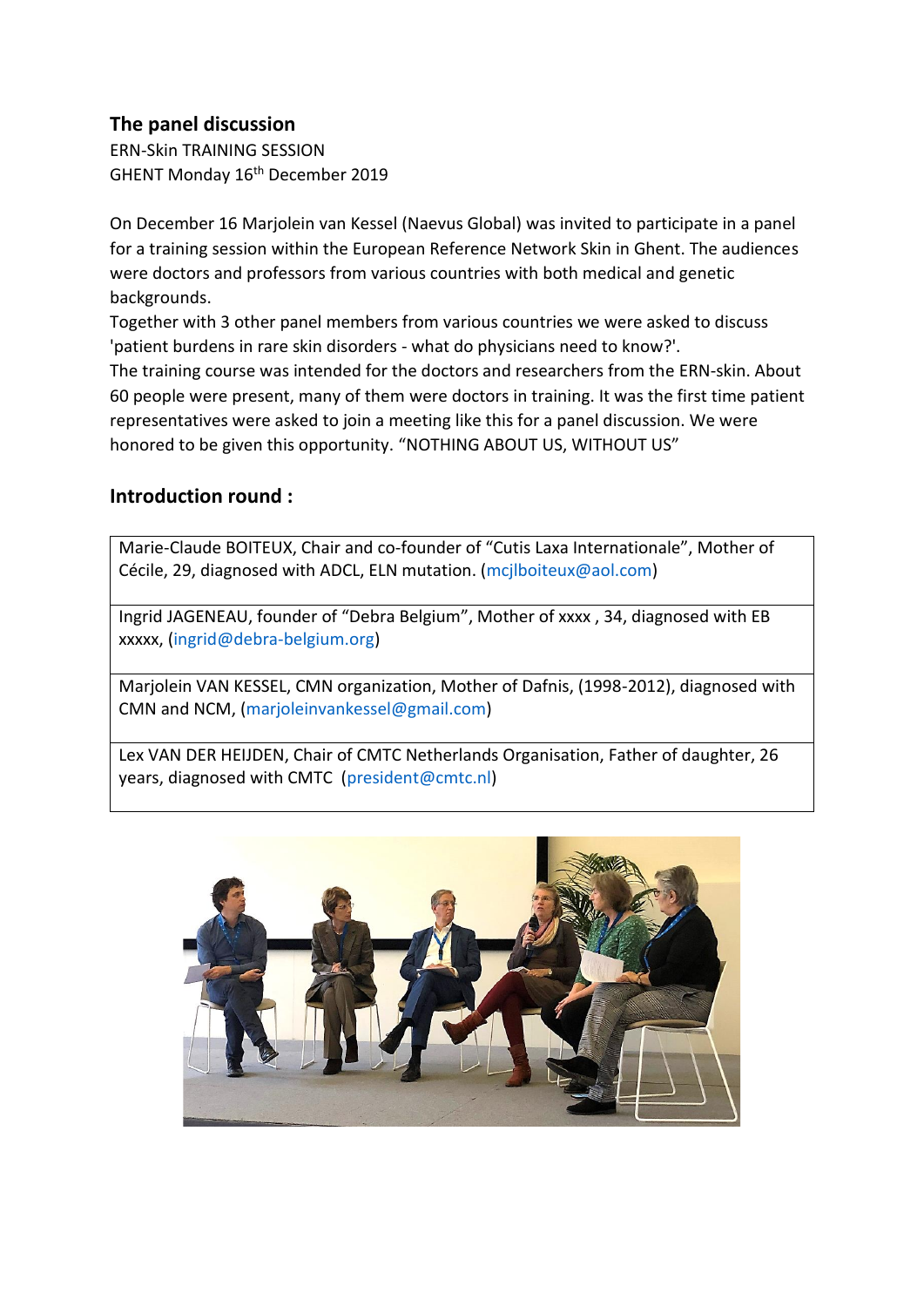Bert Callewaert (dermatologist UZ Ghent), Christine Bodemer (dermatologist Hôpital Necker Enfants Malades, Paris), Lex van der Heijden (CMTC), Marjolein van Kessel (CMN), Ingrid Jagenau (DEBRA), Marie-Claude Boiteux (Cutis Laxa)

## **Input in panel discussion based on CMN experience**

Marjolein discussed the psychological impact information has on families. A rare disease also had a large impact on siblings. An ongoing problem is the lack of information to make good decisions on treatments. There's also little information available on research and clinical trials.

It would be helpful to have online consultation, for which we hoped CPMS\* would work. In an ideal situation a patient with medical complications would like to have a consultation with a personal doctor and a medical expert on the disease join at the same time through an online consultation.

There's a problem for people from Eastern Europe (or further abroad) who don't have access to treatments like plastic surgeons. They can't find surgeons in Western Europe who have time and finances to treat people from Eastern Europe. Therefore people raise money to get an expensive treatment in the USA.

\* CPMS, Clinical Patient Management System, is a secure web-based application to support European Reference Networks in the diagnosis and treatment of rare diseases across national borders.

## **Answers to other questions:**

- 1. Personal experience concerning diagnostic pathways / expert advice / research?
	- **a. Diagnosis**
	- Need to fight to be taken seriously when discovering yourself what you are suffering from (internet, literature,…..)
	- Getting a diagnosis can be a stroke of luck or research for information from the patient
	- There is no silly question to ask every doctor you end up seeing
	- Impact of information given
	- Patients/Families need psychologic support when receiving the diagnosis
	- Siblings also need to be supported

### b. **Follow up**

- Lack of multidisciplinary work, only dermatologists are in the ERN when patients also need other HCPs.
- Patient's need to be "in control" of one's health
- Need for a dialogue with clinicians
- Where to find expertise for all symptoms, not only dermatology?
- Patients/Families need to get accurate information based on test/medical results
- Scattered medical information
- From childhood to adulthood and to old age
- Lack of reimbursements for treatments/ointments

### **c. Research**

- Lack of information on clinical trials/research/treatment
- 2. What are the main social burden and how could ERNs help tearing down these social burdens?
	- **a. Psychological**
	- Anxiety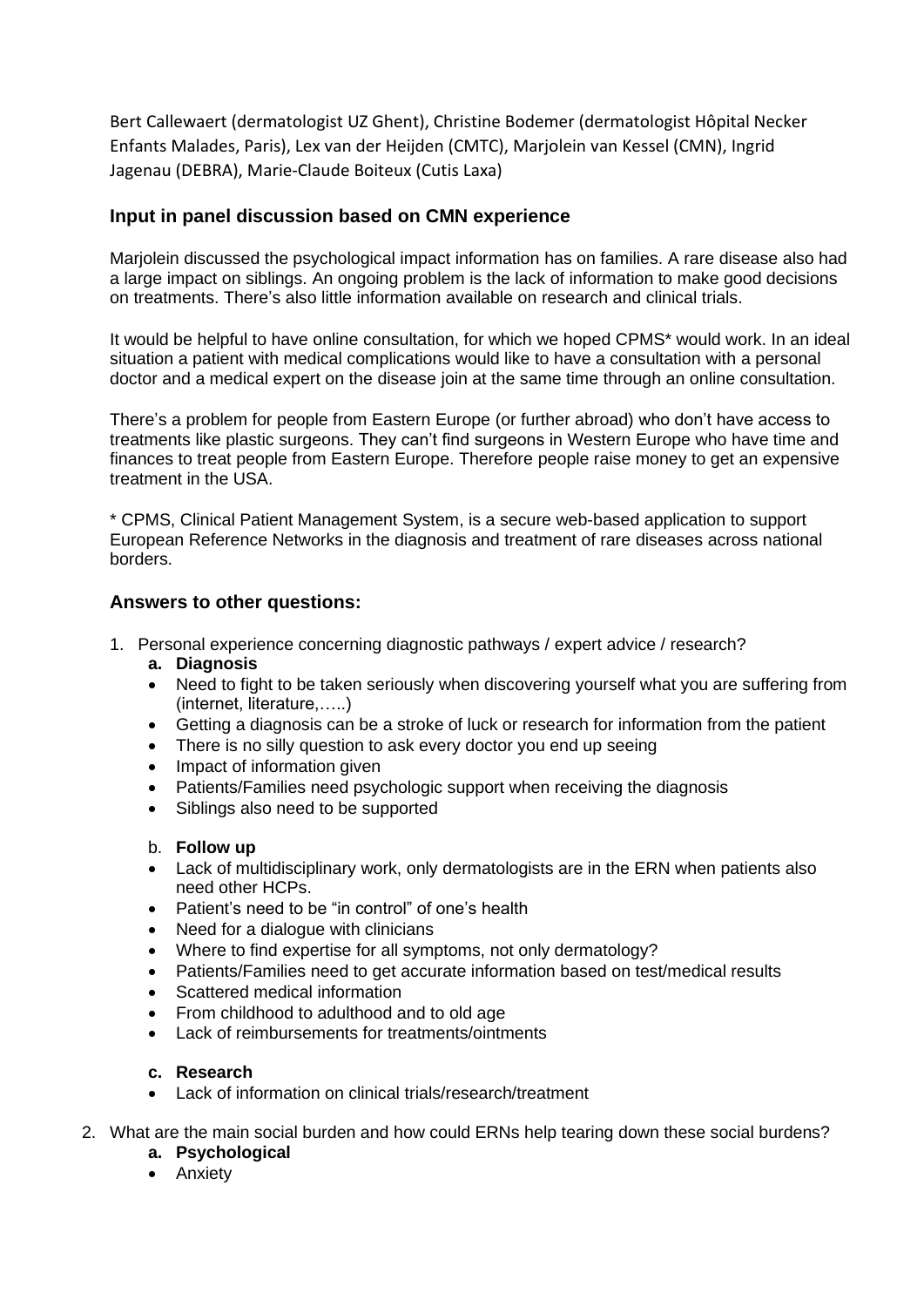- Depression : People with RD are 3 times more depressed than the general population
- Self-esteem
- Facing gazes

### **b. Daily**

- Juggling care and daily life
- Going out Shopping
- Choosing clothes
- Difficulties completing daily tasks
- Some decisions we take for the problems today may have a long term impact

## **c. Family**

- Family impact
- Family carers : no rest, no salary, no retirement
- Private life / Love Life
- Having children?



### **d. School / Job**

- Going to school
- Choosing studies
- Choosing a job
- Reduce or stop professional activity because of RD

### **e. Financial**

- Care for patients getting old
- Financial burden when treatments are not reimbursed
- Need to evaluate quality of life to improve :
- Care
- Clinical Research
- Psychological Research
- Politics : "Skin diseases matter"
- 3. What is the patient view on achievements of ERN's: hopes/whishes?
	- **a. Follow-up**
		- **Treatments**
		- Setting up multidisciplinary networks including nurses, psychologists, etc